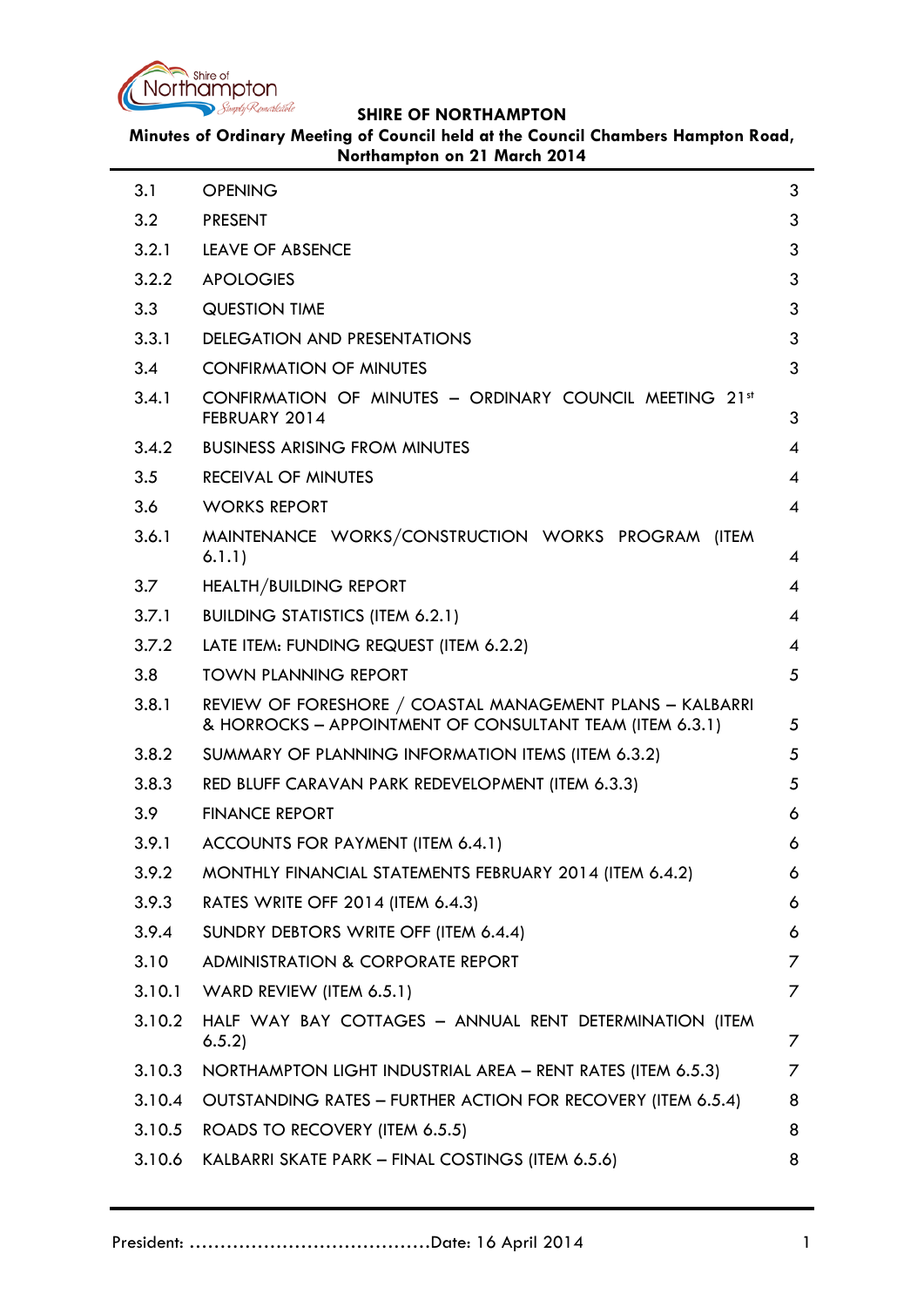

Simply Remarkable **SHIRE OF NORTHAMPTON Minutes of Ordinary Meeting of Council held at the Council Chambers Hampton Road, Northampton on 21 March 2014** 3.10.7 [REVIEW OF CORPORATE PLAN & ASSET MANAGEMENT PLANS \(ITEM](#page-7-3)  [6.5.7\)](#page-7-3) 8 3.10.8 [AUTHORISED OFFICER \(ITEM 6.5.8\)](#page-8-0) 9 3.10.9 [PROPOSED RELOCATION OF NORTHAMPTON NETBALL/BASKETBALL](#page-8-1)  [COURTS \(ITEM 6.5.9\)](#page-8-1) 9 3.11 [SHIRE PRESIDENTS REPORT](#page-8-2) 9 3.12 [DEPUTY SHIRE PRESIDENTS REPORT](#page-9-0) 10 3.13 [COUNCILLORS REPORT](#page-9-1) 10 **3.13.1 [CR CARSON](#page-9-2)** 10 3.13.2 [CR GLIDDON](#page-9-3) 10 3.13.3 [CR HOLT](#page-9-4) 10 3.13.7 [CR STANICH](#page-9-5) 10 3.14 [INFORMATION BULLETIN](#page-10-0) 11 3.15 [NEW ITEMS OF BUSINESS](#page-10-1) 11 NOTES 11 3.16 [NEXT MEETING OF COUNCIL](#page-10-2) **11** 

3.17 [CLOSURE](#page-10-3) 11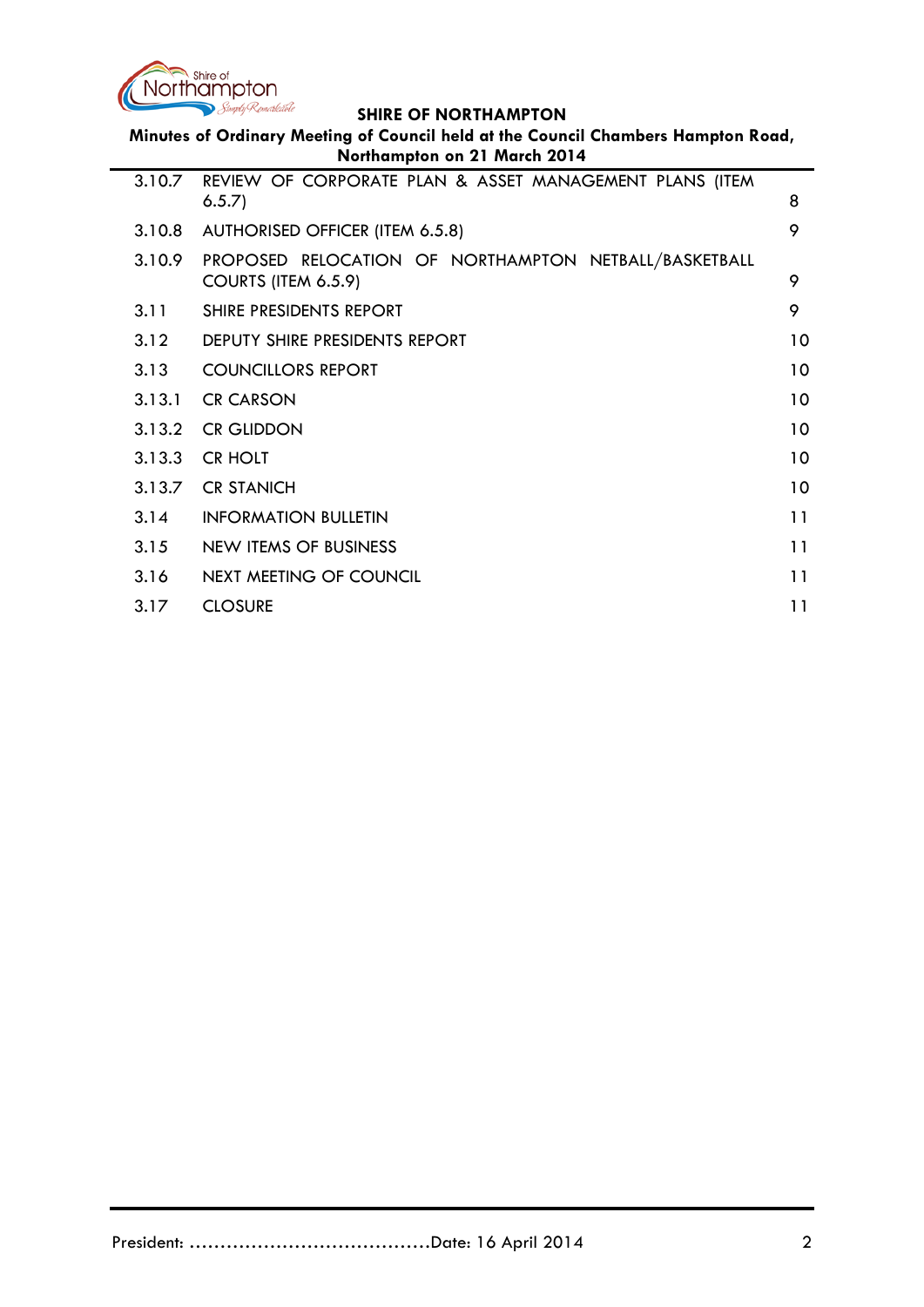

### **SHIRE OF NORTHAMPTON**

**Minutes of Ordinary Meeting of Council held at the Council Chambers Hampton Road,** 

### **Northampton on 21 March 2014**

### <span id="page-2-0"></span>**3.1 OPENING**

The President thanked all Councillors and members present for their attendance and declared the meeting open at 1.00pm.

#### <span id="page-2-1"></span>**3.2 PRESENT**

| Cr G Wilson                                                     | President                                     | Northampton Ward |  |
|-----------------------------------------------------------------|-----------------------------------------------|------------------|--|
| Cr C Simkin                                                     | Deputy President                              | Northampton Ward |  |
| Cr T Carson                                                     |                                               | Northampton Ward |  |
| Cr D Stanich                                                    |                                               | Northampton Ward |  |
| Cr P Gliddon                                                    |                                               | Kalbarri Ward    |  |
| Cr M Scott                                                      |                                               | Kalbarri Ward    |  |
| Cr Mac Holt                                                     |                                               | Kalbarri Ward    |  |
| Mr Garry Keeffe                                                 | <b>Chief Executive Officer</b>                |                  |  |
| <b>Mr Grant Middleton</b>                                       | Deputy Chief Executive Officer                |                  |  |
| Principal EHO/Building Surveyor<br>Mr Glenn Bangay              |                                               |                  |  |
| <b>Principal Planning Officer</b><br><b>Mrs Hayley Williams</b> |                                               |                  |  |
| Mr Neil Broadhurst                                              | <b>Manager Works &amp; Technical Services</b> |                  |  |

#### <span id="page-2-2"></span>**3.2.1 LEAVE OF ABSENCE**

Nil

# <span id="page-2-3"></span>**3.2.2 APOLOGIES**

Cr S Stock-Standen, Cr D Pike

### <span id="page-2-5"></span><span id="page-2-4"></span>**3.3 QUESTION TIME**

3.3.1 DELEGATION AND PRESENTATIONS

#### <span id="page-2-7"></span><span id="page-2-6"></span>**3.4 CONFIRMATION OF MINUTES**

3.4.1 CONFIRMATION OF MINUTES - ORDINARY COUNCIL MEETING 21st FEBRUARY 2014

Moved Cr SCOTT, seconded Cr SIMKIN

That the minutes of the Ordinary Meeting of Council held on the 21<sup>st</sup> February 2014 be confirmed as a true and correct record.

CARRIED 7/0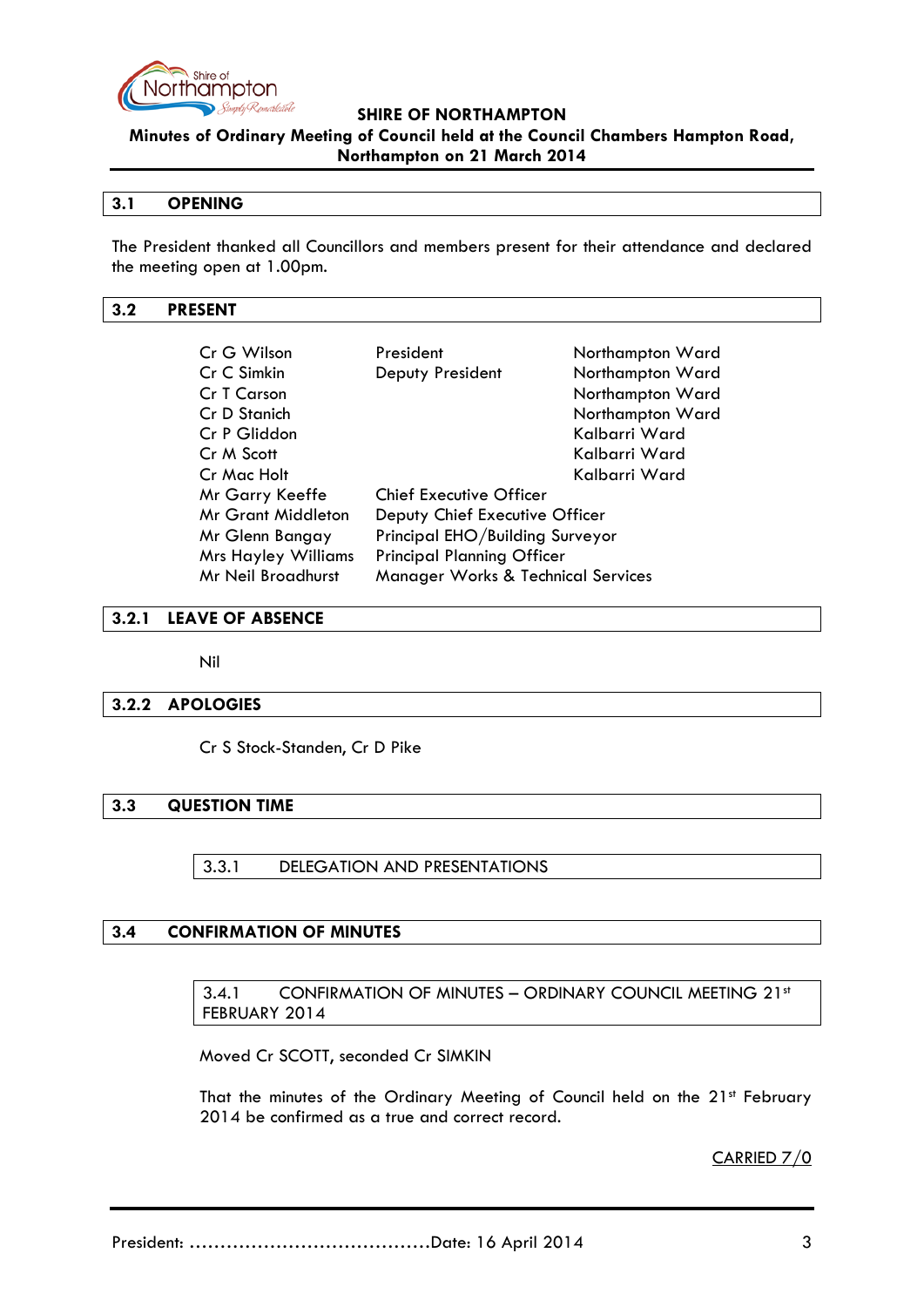

<span id="page-3-0"></span>3.4.2 BUSINESS ARISING FROM MINUTES

Nil

# <span id="page-3-1"></span>**3.5 RECEIVAL OF MINUTES**

Nil

# <span id="page-3-3"></span><span id="page-3-2"></span>**3.6 WORKS REPORT**

3.6.1 MAINTENANCE WORKS/CONSTRUCTION WORKS PROGRAM (ITEM 6.1.1)

Noted

Mr Broadhurst left the meeting at 1.10pm.

# <span id="page-3-5"></span><span id="page-3-4"></span>**3.7 HEALTH/BUILDING REPORT**

# 3.7.1 BUILDING STATISTICS (ITEM 6.2.1)

Noted

<span id="page-3-6"></span>3.7.2 LATE ITEM: FUNDING REQUEST (ITEM 6.2.2)

Moved Cr GLIDDON, seconded Cr HOLT

That Council accept the quote from Coastal Electrical & Solar totalling \$3,933.00 to install additional lighting and power sources to the Sally's Tree area and this cost be declared authorised expenditure.

CARRIED BY AN ABSOLUTE MAJORITY 7/0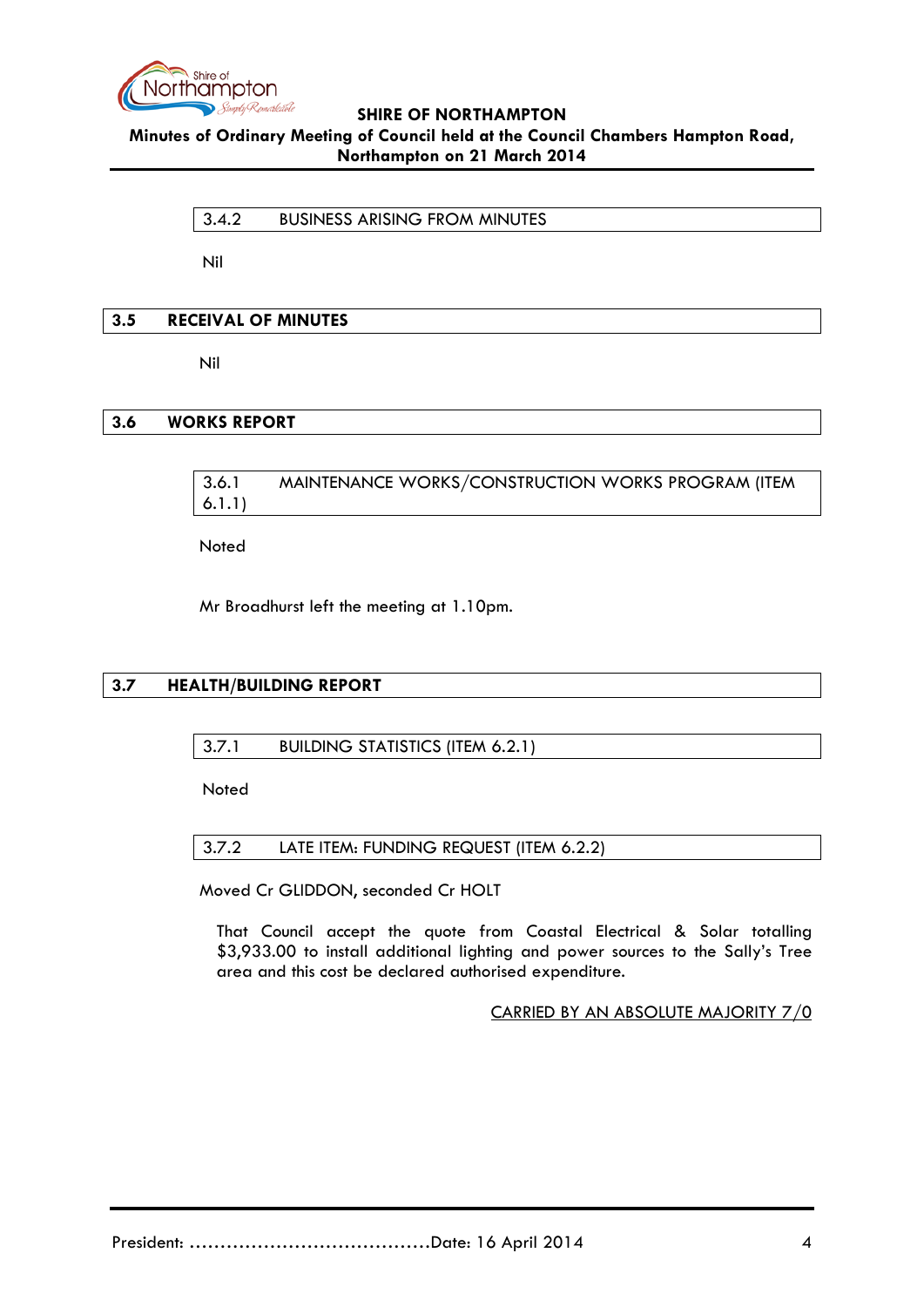

#### <span id="page-4-0"></span>**3.8 TOWN PLANNING REPORT**

Mrs Williams declared a Proximity Interest as Larry Smith Planning had undertaken planning work for her father at the Shire of Denmark.

<span id="page-4-1"></span>3.8.1 REVIEW OF FORESHORE / COASTAL MANAGEMENT PLANS – KALBARRI & HORROCKS – APPOINTMENT OF CONSULTANT TEAM (ITEM 6.3.1)

Moved Cr CARSON, seconded Cr STANICH

*That Council appoint Essential Environmental to undertake the review of the Kalbarri Foreshore and Coastal Management Plan and Horrocks Coastal Plan for the total sum of \$87,322.00 including GST in accordance with the expression of interest lodged by Essential Environmental on 7 March, 2014.*

CARRIED 7/0

### <span id="page-4-2"></span>3.8.2 SUMMARY OF PLANNING INFORMATION ITEMS (ITEM 6.3.2)

Noted

#### <span id="page-4-3"></span>3.8.3 RED BLUFF CARAVAN PARK REDEVELOPMENT (ITEM 6.3.3)

Council discussed the proposed Red Bluff Caravan Park Development including the submission by the CEO Mr Garry Keeffe in response to letters provided by the proponents and the Meeting attended by Councillors and representatives from Summerstar associated with the Red Bluff Caravan Park development.

Mr Keeffe left the meeting at 1.58pm.

Cr Wilson left the meeting at 2.04pm.

Cr Wilson and Mr Keeffe returned to the meeting at 2.10.

The discussion was concluded with Cr Wilson thanking Cr Simkin for the chairing the meeting in Kalbarri between proponents for the Red Bluff Caravan Park development and Councillors.

Mrs Williams left the meeting at 2.11pm.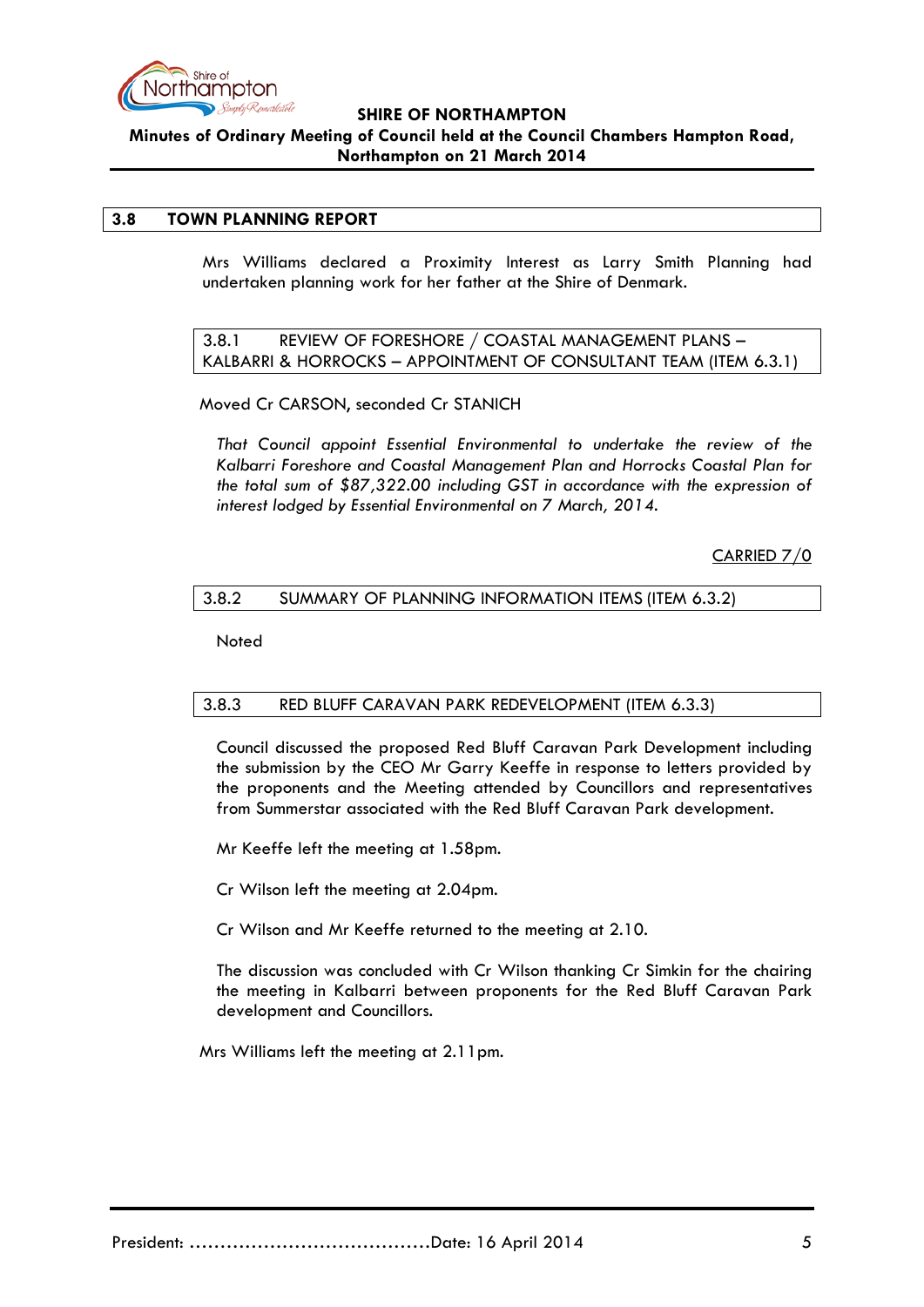

### <span id="page-5-1"></span><span id="page-5-0"></span>**3.9 FINANCE REPORT**

### 3.9.1 ACCOUNTS FOR PAYMENT (ITEM 6.4.1)

Moved Cr HOLT, seconded Cr STANICH

That Municipal Fund Cheques 20032 to 20061 inclusive, totalling \$66,007.63, Municipal EFT payments numbered EFT12082 to EFT12178 inclusive totalling \$493,202.46, Direct Debit payments GJ08-06 to GJ08-10 totalling \$1,083.94 Trust Fund Cheques 1936-1940, totalling \$1,124.75 be passed for payment and the items therein be declared authorised expenditure.

CARRIED BY AN ABSOLUTE MAJORITY 7/0

### <span id="page-5-2"></span>3.9.2 MONTHLY FINANCIAL STATEMENTS FEBRUARY 2014 (ITEM 6.4.2)

Moved Cr GLIDDON, seconded Cr SIMKIN

That Council adopts the Monthly Financial Report for the period ending 28 February 2014.

CARRIED 7/0

# <span id="page-5-3"></span>3.9.3 RATES WRITE OFF 2014 (ITEM 6.4.3)

Moved Cr STANICH, seconded Cr CARSON

That Council approve the write-off of \$14.65 for assessment A4912 Mining Tenement E66/00083 in accordance with Section 6.12 of the Local Government Act.

# CARRIED BY AN ABSOLUTE MAJORITY 7/0

# <span id="page-5-4"></span>3.9.4 SUNDRY DEBTORS WRITE OFF (ITEM 6.4.4)

Moved Cr STANICH, seconded Cr GLIDDON

That Council write off outstanding Debtors totalling \$1069.20 in accordance with Section 6.12 of the Local Government Act as the revenue is considered unrecoverable. The approved list excludes Mr P DeGraw who is currently residing in the Shire.

CARRIED BY AN ABSOLUTE MAJORITY 7/0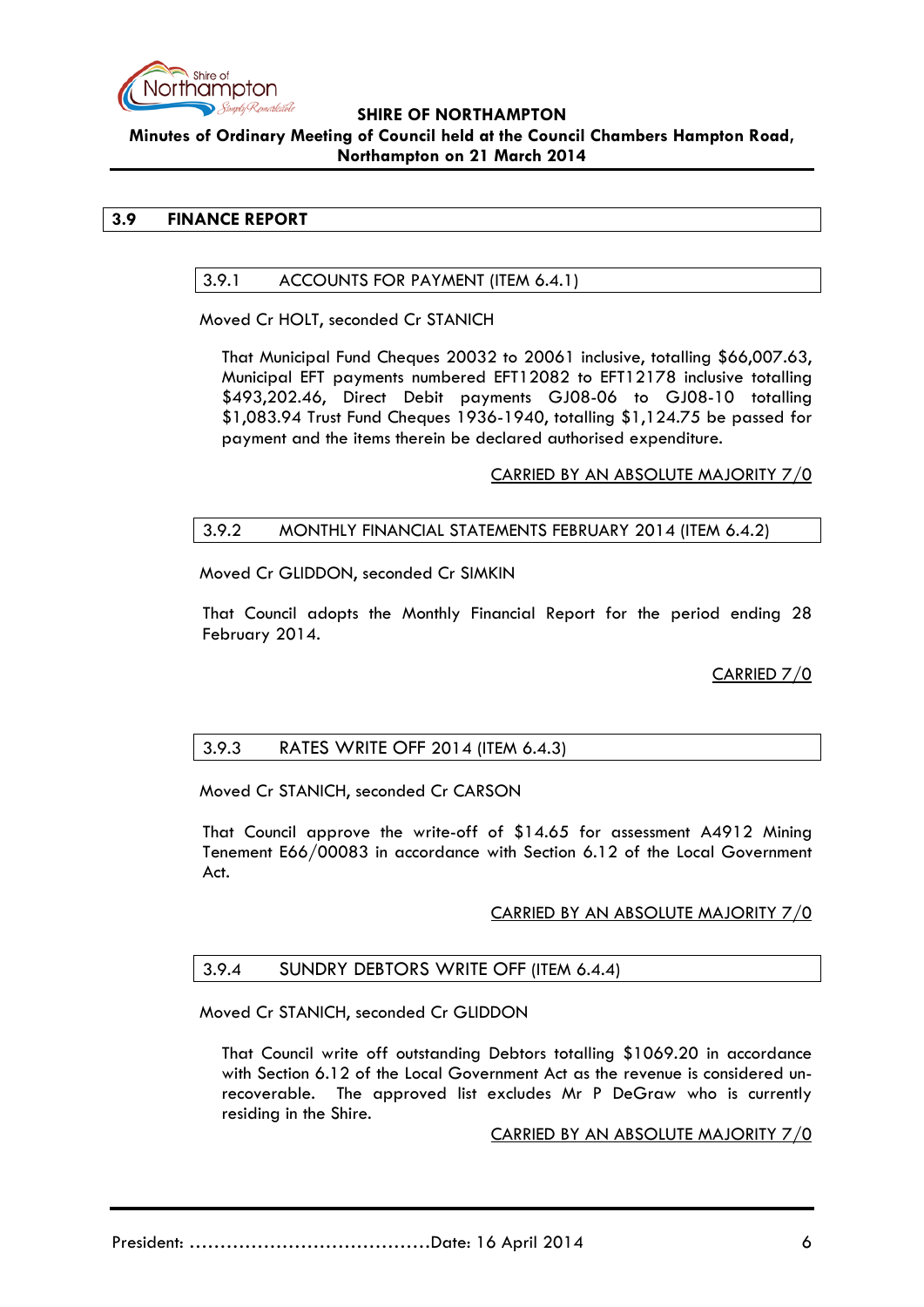

# <span id="page-6-1"></span><span id="page-6-0"></span>**3.10 ADMINISTRATION & CORPORATE REPORT**

3.10.1 WARD REVIEW (ITEM 6.5.1)

Moved Cr GLIDDON, seconded Cr CARSON

That Council undertake advertising, advising that a review of its ward boundaries and representation is to be conducted and call for submissions on the review as per the requirements of Schedule 2.2 of the Local Government Act 1995.

CARRIED 7/0

<span id="page-6-2"></span>

| 3.10.2 | HALF WAY BAY COTTAGES - ANNUAL RENT DETERMINATION (ITEM |
|--------|---------------------------------------------------------|
|        | 6.5.2)                                                  |

Moved Cr GLIDDON, seconded Cr SCOTT

That Council determines the annual rent for the Half Way Bay Cottage ground leases be set at \$500.00 per annum.

CARRIED 7/0

#### <span id="page-6-3"></span>3.10.3 NORTHAMPTON LIGHT INDUSTRIAL AREA – RENT RATES (ITEM 6.5.3)

Moved Cr CARSON, seconded Cr SIMKIN

That Council

- 1. Advertise for lease Lots 81 and 82 Kitson Circuit for a term of five years with the first 12 months to be rent free and thereafter the rent to be set at \$2,000 per annum and increase annually by CPI Perth March quarter. Lease holders will be given the option to purchase following the five years.
- 2. Should an interested person not wish to exercise the option to purchase then the rent/lease be extended beyond five years at a term to be determined by Council.

CARRIED 7/0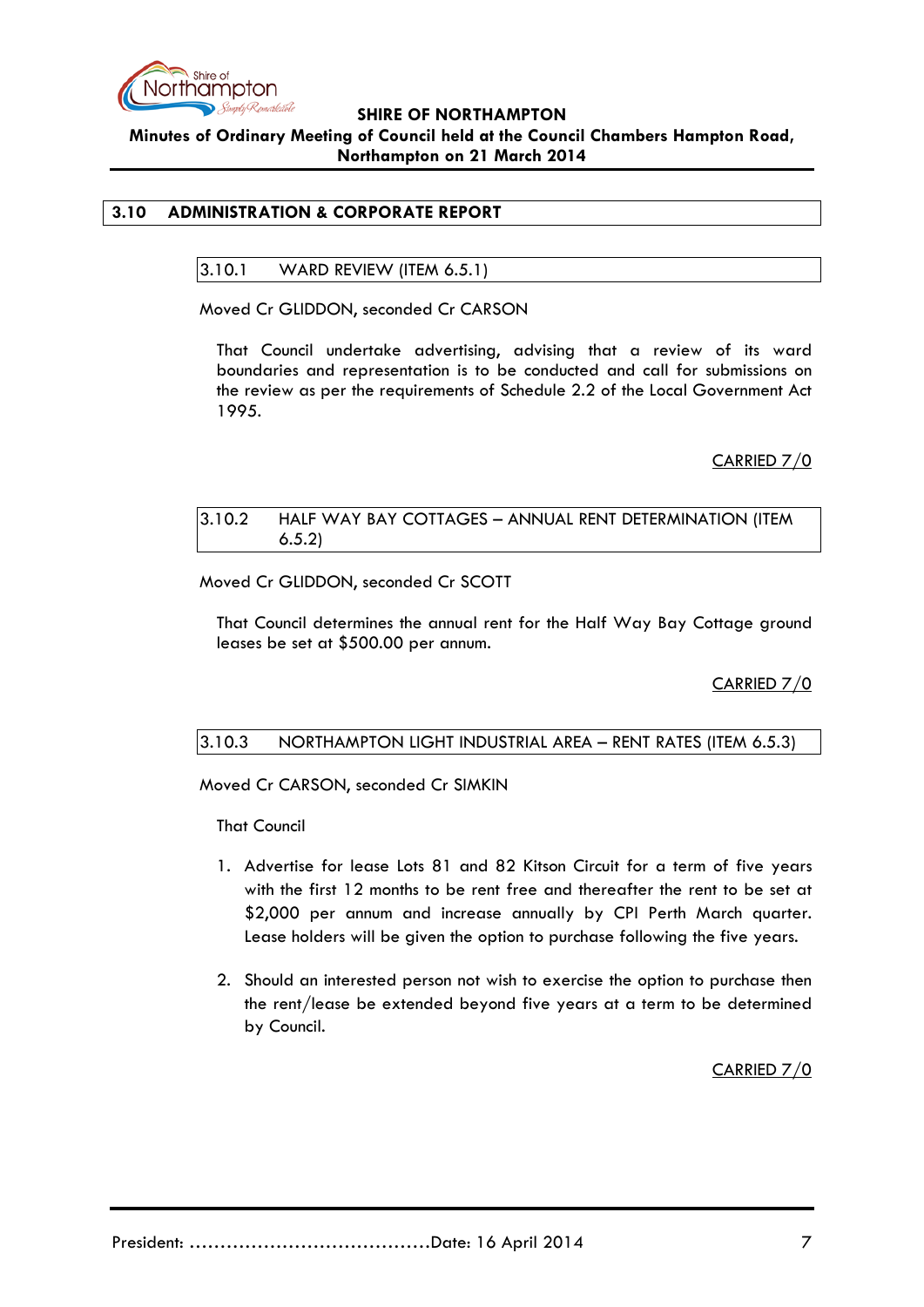

#### **SHIRE OF NORTHAMPTON**

### **Minutes of Ordinary Meeting of Council held at the Council Chambers Hampton Road, Northampton on 21 March 2014**

Cr Scott declared an interest in item 6.5.4 as he has financial dealings with one of the debtors and therefore may incur a financial gain or loss from the decision of Council and left the meeting at 2.58pm.

<span id="page-7-0"></span>3.10.4 OUTSTANDING RATES – FURTHER ACTION FOR RECOVERY (ITEM 6.5.4)

Moved Cr GLIDDON, seconded Cr HOLT

That Council undertake proceedings as per the provisions of Section 6.64 of the Local government Act 1995 to sell Lot 7 Hampton Road Northampton and Lot 846 Atkinson Street Kalbarri, for the recovery of outstanding rates and charges.

CARRIED 5/1

Cr Stanich voted against the motion.

Cr Scott re-entered the meeting at 3.09pm.

AFTERNOON TEA ADJOURNMENT

Council adjourned for afternoon tea at 3.09pm.

Meeting reconvened at 3.20pm with the following in attendance:

Cr Wilson, Cr Simkin, Cr Carson, Cr Scott, Cr Gliddon, Cr Stanich, Cr Holt, Chief Executive Officer Garry Keeffe, DCEO Grant Middleton and Principal EHO/Building Surveyor Glenn Bangay.

# <span id="page-7-1"></span>3.10.5 ROADS TO RECOVERY (ITEM 6.5.5)

**Noted** 

<span id="page-7-2"></span>3.10.6 KALBARRI SKATE PARK – FINAL COSTINGS (ITEM 6.5.6)

Noted

# <span id="page-7-3"></span>3.10.7 REVIEW OF CORPORATE PLAN & ASSET MANAGEMENT PLANS (ITEM 6.5.7)

# Moved Cr CARSON, seconded Cr STANICH

That Council commence the Ordinary Meeting of Council scheduled for Wednesday the 16<sup>th</sup> of April 2014 at 10.00am to undertake a review of its Corporate Business Plan which includes the Asset Management Plans.

CARRIED 7/0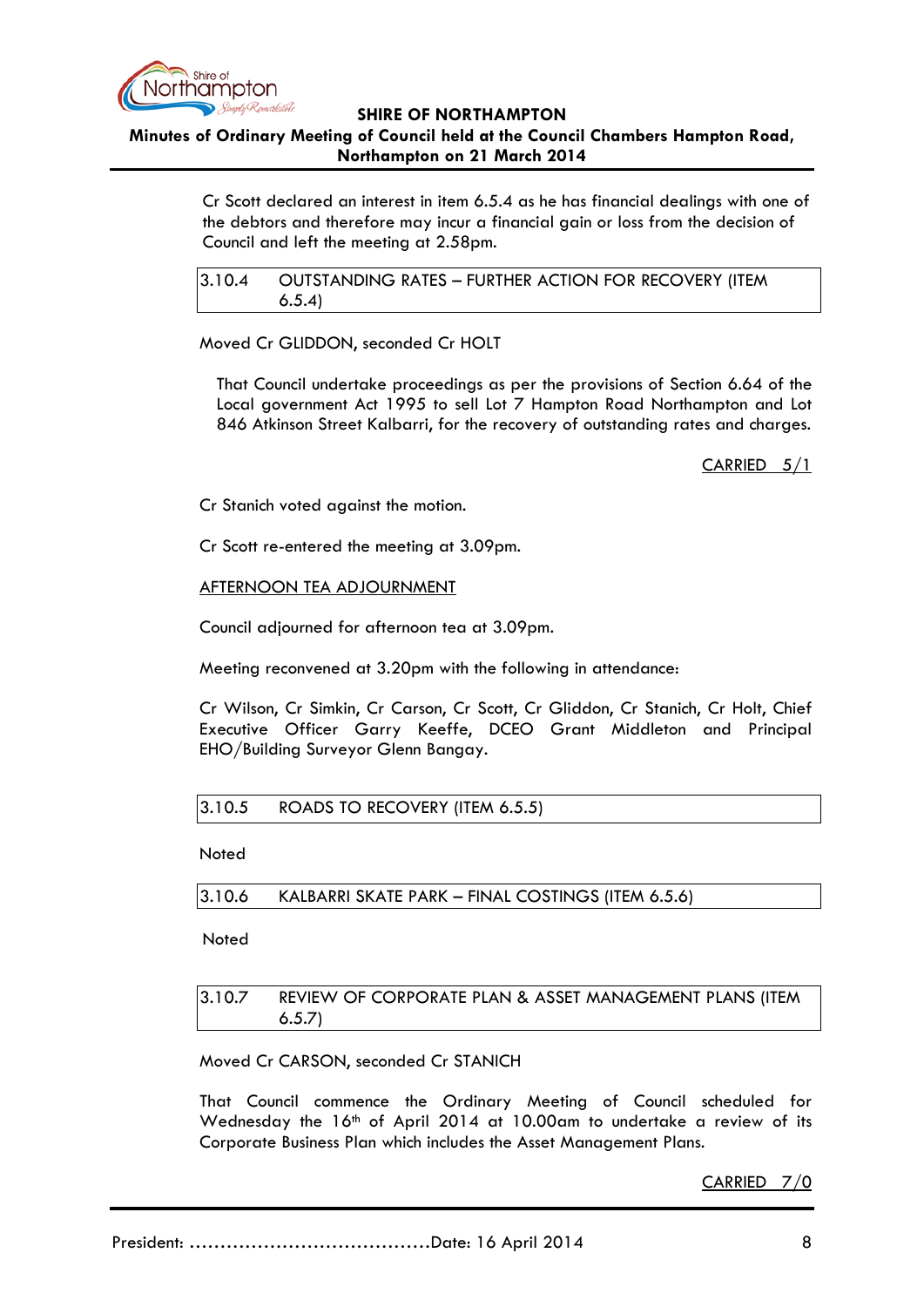

<span id="page-8-0"></span>3.10.8 AUTHORISED OFFICER (ITEM 6.5.8)

Moved Cr GLIDDON, seconded Cr SIMKIN

That Richard Davey be duly appointed as authorised officer to exercise powers pursuant to the following:

- 1. Dog Act 1976
- 2. Cat Act 2011
- 3. Bush Fires Act
- 4. Local Laws Relating to:

Reserves & Foreshores, Removal & Disposal of Obstructing Vehicles, Safety & Decency, Convenience and Comfort of persons in respect of bathing.

CARRIED 7/0

# <span id="page-8-1"></span>3.10.9 PROPOSED RELOCATION OF NORTHAMPTON NETBALL/BASKETBALL COURTS (ITEM 6.5.9)

Moved Cr SIMKIN, seconded Cr CARSON

That Council:

- 1. Endorse the Northampton Community Centers decision to relocate two netball courts to the southern tennis courts area and with court markings for two netball and two internal tennis courts be undertaken.
- 2. Not relocate the four existing internal light towers but have them removed permanently and progress with the upgrading of the four existing exterior court towers to provide playing illumination to the court areas.

CARRIED 7/0

# <span id="page-8-2"></span>**3.11 SHIRE PRESIDENTS REPORT**

Since the last Council meeting Cr Wilson reported on his attendance at the following:

- $24/2/14$  WALGA Zone Meeting with CEO, the meeting resolved to have 1 vote per Council and one proxy delegate.
- $2/3/14$  150<sup>th</sup> Community Concert The President thanked the CEO Mr Garry Keeffe and the CDO Mrs Deb Carson for their hard work and a very successful concert.
- 6/3/14 Transport & Roads forum in Perth with the CEO.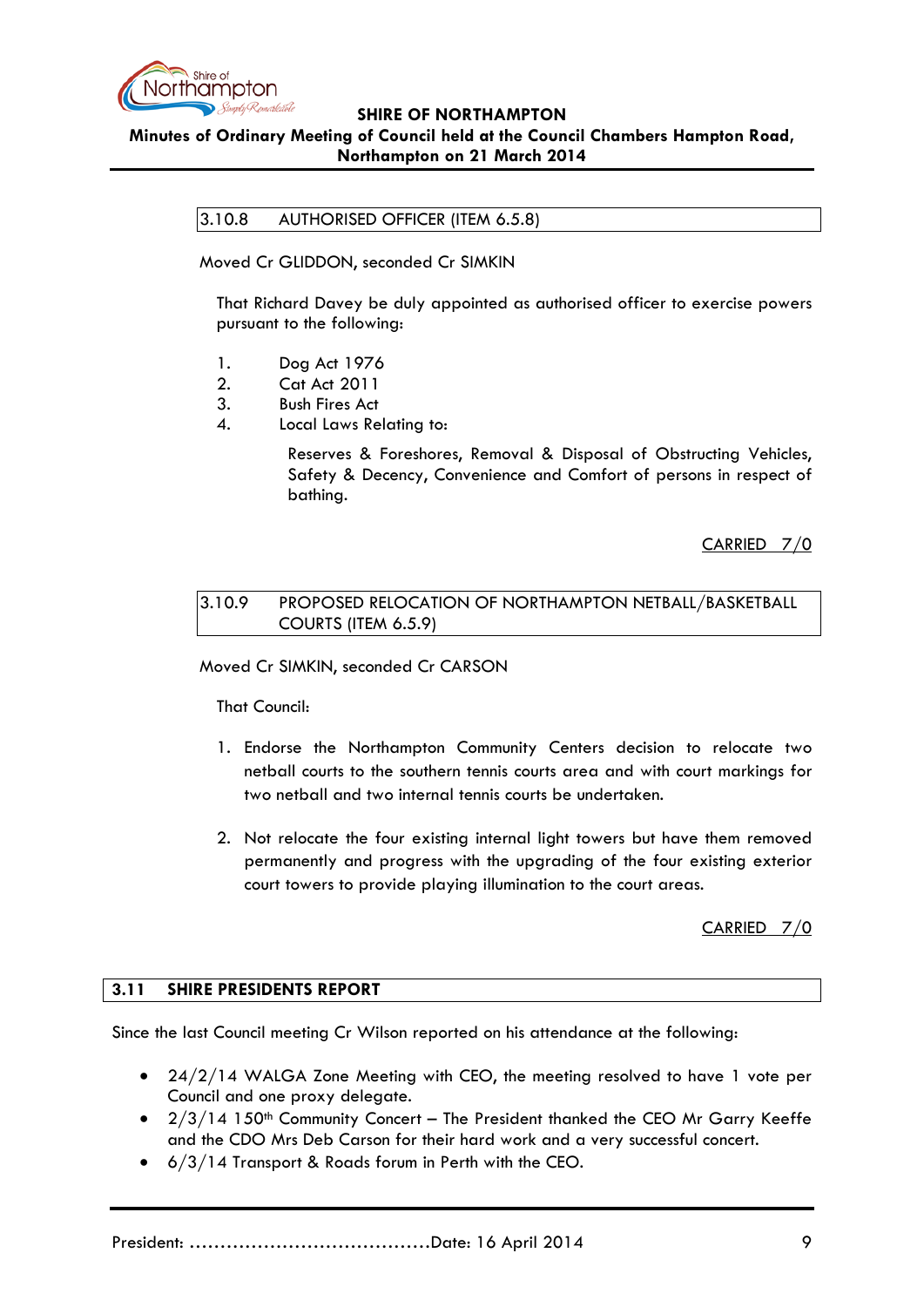

#### <span id="page-9-0"></span>**3.12 DEPUTY SHIRE PRESIDENTS REPORT**

Since the last Council meeting Cr Simkin reported on his attendance at the meeting with Summerstar in Kalbarri.

### <span id="page-9-2"></span><span id="page-9-1"></span>**3.13 COUNCILLORS REPORT**

#### 3.13.1 CR CARSON

Since the last Council meeting Cr Carson reported on his attendance at the following:

- NCC Tennis/Netball Meeting
- 19/3/14 Meeting with Summerstar in Kalbarri

### <span id="page-9-3"></span>3.13.2 CR GLIDDON

Since the last Council meeting Cr Gliddon reported on her attendance at the following:

- 24/2/14 Zest Festival Organising Committee Meeting
- 4/3/14 Roadwise Meeting Kalbarri
- Three Planning Meetings for Canoe & Cray Festival
- Kalbarri Visitor Centre Meeting
- 10/3/14 Tourism Group Meeting
- 12/3/14 Lotteries West Visit
- 19/3/14 Medicare Local Hub Group
- 19/3/14 Meeting with Summerstar in Kalbarri

#### <span id="page-9-4"></span>3.13.3 CR HOLT

Since the last Council meeting Cr Holt reported on his attendance at the meeting with Summerstar in Kalbarri.

#### <span id="page-9-5"></span>3.13.7 CR STANICH

Since the last Council meeting Cr Stanich reported on his attendance at the following:

- NCC Tennis/Netball Relocation Meeting
- 19/3/14 Meeting with Summerstar in Kalbarri